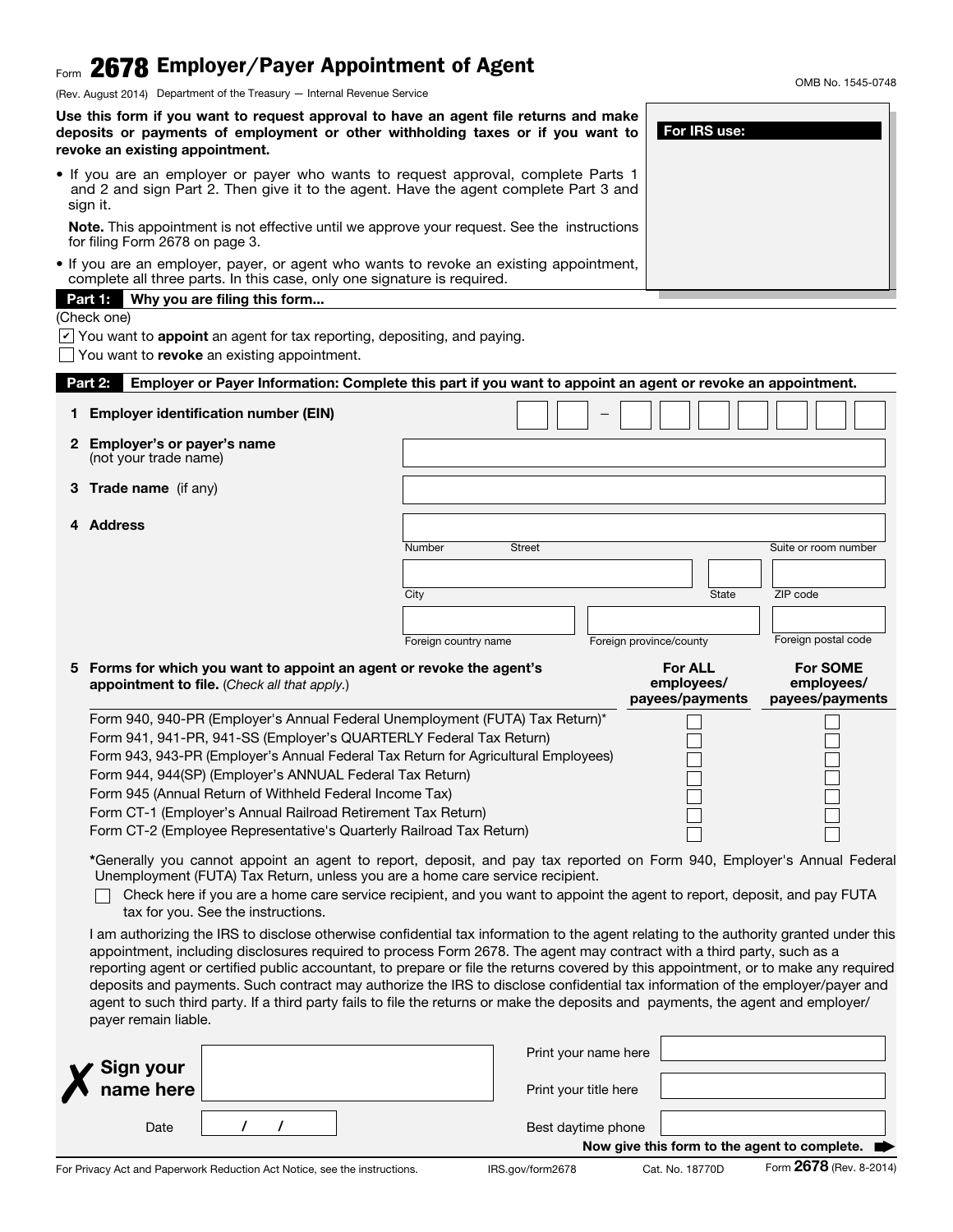|                                                                                                                                                                             |                                                                                                                            |                                                 |   |                     | Page 2                            |  |  |
|-----------------------------------------------------------------------------------------------------------------------------------------------------------------------------|----------------------------------------------------------------------------------------------------------------------------|-------------------------------------------------|---|---------------------|-----------------------------------|--|--|
| Part 3:                                                                                                                                                                     | Agent Information: If you will be an agent for an employer or payer, or want to revoke an appointment, complete this part. |                                                 |   |                     |                                   |  |  |
| Agent's employer identification number (EIN)<br>6                                                                                                                           |                                                                                                                            | $\overline{2}$<br>3<br>8                        | 7 | 8                   | 5<br>5<br>2                       |  |  |
| <b>Agent's name</b> (not trade name)                                                                                                                                        |                                                                                                                            | <b>EQUINITI TRUST COMPANY WITHHOLDING AGENT</b> |   |                     |                                   |  |  |
| Trade name (if any)<br>8                                                                                                                                                    |                                                                                                                            |                                                 |   |                     |                                   |  |  |
| <b>Address</b>                                                                                                                                                              |                                                                                                                            | 90 PARK AVENUE - 25TH FLOOR                     |   |                     |                                   |  |  |
|                                                                                                                                                                             | Number                                                                                                                     | Street                                          |   |                     | Suite or room number              |  |  |
|                                                                                                                                                                             | <b>NEW YORK</b>                                                                                                            |                                                 |   | <b>NY</b>           | 10016                             |  |  |
|                                                                                                                                                                             | City                                                                                                                       |                                                 |   | <b>State</b>        | ZIP code                          |  |  |
|                                                                                                                                                                             | Foreign country name                                                                                                       | Foreign province/county                         |   |                     | Foreign postal code               |  |  |
| Check here if the employer is a home care service recipient receiving home care services through a program administered by a<br>federal, state, or local government agency. |                                                                                                                            |                                                 |   |                     |                                   |  |  |
| Under penalties of perjury, I declare that I have examined this form and any attachments, and to the best of my knowledge and belief, it<br>is true, correct, and complete. |                                                                                                                            |                                                 |   |                     |                                   |  |  |
| Sign your                                                                                                                                                                   |                                                                                                                            | Print your name here                            |   | <b>ROBERT BLOOR</b> |                                   |  |  |
| name here                                                                                                                                                                   |                                                                                                                            | Print your title here                           |   |                     | <b>GROUP FINANCIAL CONTROLLER</b> |  |  |
| Date                                                                                                                                                                        |                                                                                                                            | Best daytime phone                              |   |                     | 44 118 951 3730                   |  |  |

Form **2678** (Rev. 8-2014)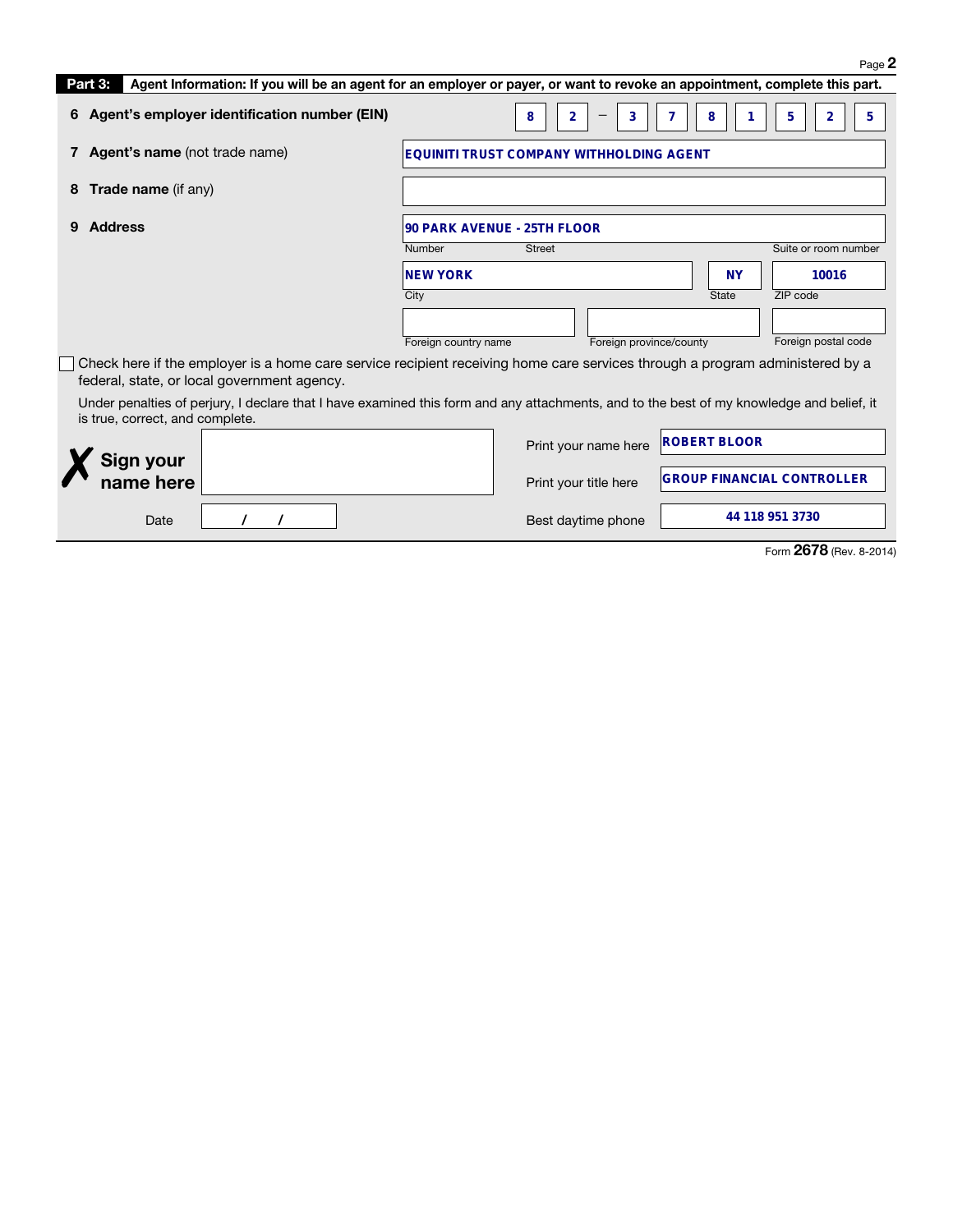### Instructions for Form 2678

*Section references are to the Internal Revenue Code.* 

#### Future Developments

For the latest information about developments related to Form 2678 and its instructions, such as legislation enacted after they were published, go to *www.irs.gov/form2678.*

#### Purpose of Form

Use Form 2678 if you want to:

• Request approval to have an agent file returns and make deposits or payments of Federal Insurance Contributions Act (FICA) taxes, Railroad Retirement Tax Act (RRTA) taxes, income tax withholding (ITW), or backup withholding; or

• Revoke an existing appointment.

Do not use prior versions of this form. All prior versions are obsolete. IRS will not accept them.

#### Can Employers Appoint Agents to Report, Deposit, and Pay Federal Unemployment Tax Act (FUTA) Tax?

Generally, employers cannot appoint an agent to report, deposit, and pay FUTA tax. However, if you are an employer who receives home care service, you may ask IRS to approve an agent to act on your behalf for FUTA tax purposes. Check the box in the footnote in Part 2, line 5.

To appoint an agent to act for FUTA tax purposes, you must also appoint the agent to act for FICA taxes and ITW purposes.

### How to Complete the Form

#### Part 1: Why You Are Filing This Form

In Part 1, you will check a box to indicate why you are filing Form 2678.

• If you are an employer or payer and you want to appoint an agent, check the box that says, "You want to appoint an agent for tax reporting, depositing, and paying."

• If you are an employer, payer, or agent and you want to revoke an existing appointment, check the box that says, "You want to revoke an existing appointment."

#### Part 2: Employer or Payer Information

• If you are an employer or payer, enter your employer identification number (EIN), name, trade name, and address.

• If you are an agent revoking an existing appointment, enter the EIN, name, trade name, and address of the employer or payer for whom you have been authorized to act. The employer's or payer's signature is not required.

On line 5, check the boxes for all forms for which you want to:

• Request approval to appoint an agent to file on your behalf, or

• Revoke an agent's existing appointment.

If you are only appointing an agent for some employees, payees, or payments, check the box under *For SOME employees/payees/payments.*

**Example 1.** You are an employer. You appoint an agent to file returns and deposit FICA taxes and ITW related to biweekly wage payments that you paid your employees. However, you make bonus wage payments directly to your employees, not through the agent. You should report the bonus payments on a return filed using your EIN.

*Example 2.* You are an employer. You appoint an agent to file returns and deposit FICA taxes and ITW for biweekly wage payments that you paid to your employees. However, you make biweekly wage payments directly to your company's executives. You should report the wage payments to the executives on a return filed using your EIN.

If you are an employer or payer and you are requesting authorization to appoint an agent, sign and date Form 2678 in Part 2. Then give the form to the agent to complete and sign Part 3.

If you are an employer or payer and you want to revoke an existing appointment, sign and date Form 2678 in Part 2. Complete Part 3. Then send the form to the address for your location under *Where To File,* later.

### Part 3: Agent Information

• If you are an employer or payer and you are requesting authorization to appoint an agent, have the agent complete and sign Part 3.

• If you are an employer or payer and you want to revoke an existing appointment, complete Part 3. The agent's signature is not required. Then send the form to the address for your location under *Where To File*, later.

• If you want to accept an appointment as an agent or you are an agent who wants to revoke an existing appointment, complete Part 3 with your information. Then sign and date the form where indicated. Send the form to the address for the employer's or payer's location under *Where To File,* later.

Note. If an agent is a corporate officer, partner, or tax matters partner, the agent must have the authority to execute this appointment of agent.

## Filing Form 2678

Send Form 2678 to the address for the employer's or payer's location under *Where To File,* later. We will send a letter to the employer or payer and to the agent after we have approved the request. For agents of home care service recipients, we will send the approval letter only to the agent.

The authorization to act as an agent is effective on the date shown in the letter. Until we approve the request, the agent is not liable for filing any tax returns or making any deposits or payments.

Only one signature is required to revoke an agent's appointment. If an existing appointment is revoked, the IRS cannot disclose confidential tax information to anyone other than the employer or payer for periods after the appointment is revoked.

If an agent's appointment is revoked, we will send both the employer or payer and the agent a letter confirming the revocation. For agents of home care service recipients, we will send the letter confirming the revocation only to the agent. The revocation is effective on the date shown in the letter.